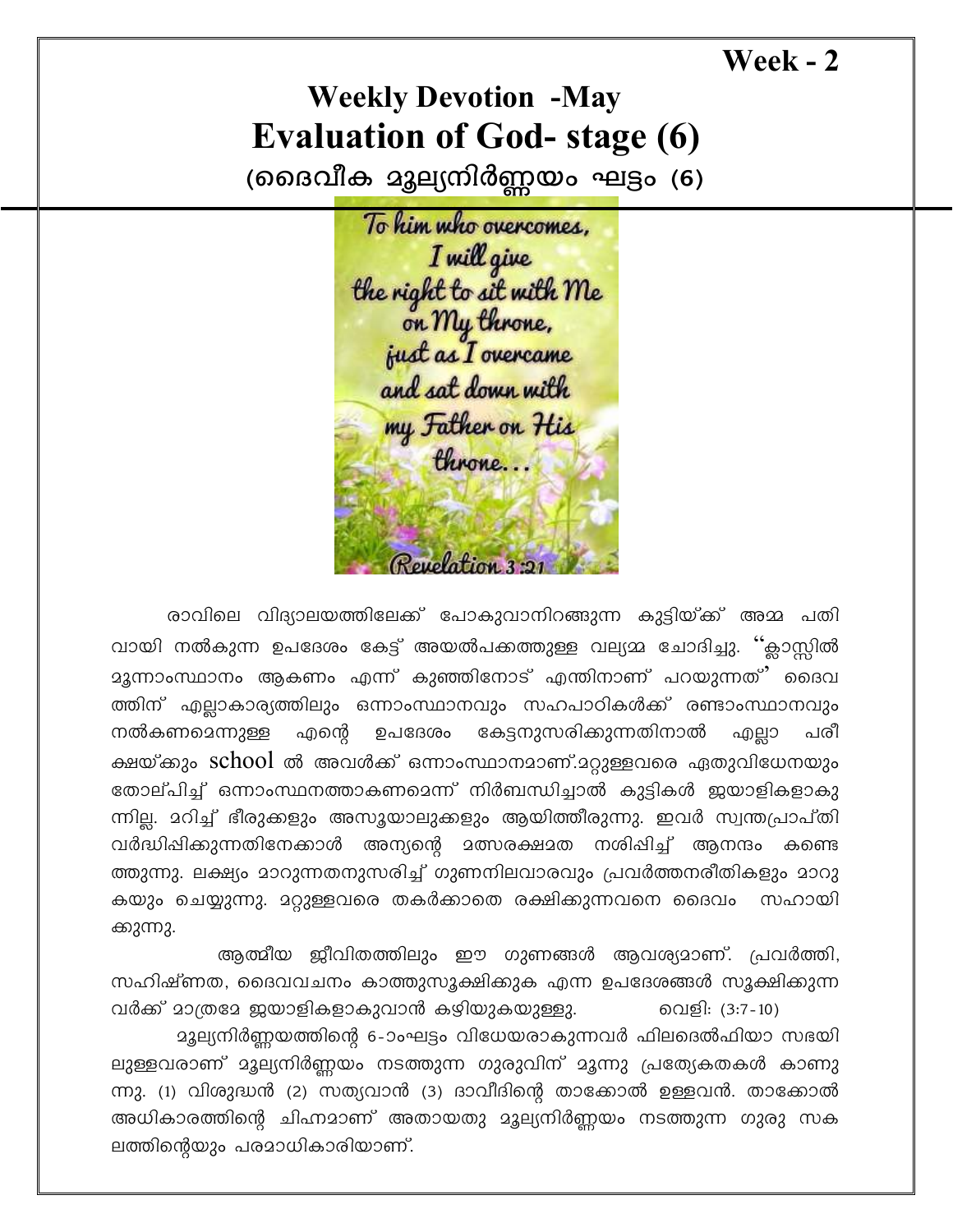വിദ്യാഭ്യാസ മേഖലയിൽ വിദ്യാർത്ഥികൾക്ക് ചിലവാഗ്ദത്തങ്ങൾ ലഭിക്കാ റുണ്ട്. "ഞങ്ങളുടെ ഈ  $\frac{1}{2}$ Course (പരസ്യങ്ങൾ പലതും) പഠിച്ചാൽ വിദേശത്ത് നല്ല ശമ്പളത്തിൽ ജോലിചെയ്യാം''. വിദേശം എന്ന് കേൾക്കുമ്പോൾ കുഞ്ഞുങ്ങളെത്തി തുടങ്ങും. അറിയുന്നത് പഠനം പൂർത്തിയാക്കുമ്പോഴാണ് പഠനം றூ Course க<sub>்</sub> അംഗീകൃതമല്ലെന്ന്. നമ്മുടെ ഗുരു തരുന്ന വാഗ്ദത്തങ്ങൾ സത്യമാണ്. അദ്ദേഹത്തിന്റെ വാക്കനുസരിച്ച് പ്രവർത്തിക്കുമ്പോൾ പ്രതികൂലങ്ങളെ സഹിഷ്ണതയോടെ നേരിടാനുള്ള കഴിവും ലഭിക്കുന്നു.ആർക്കും അടയ്ക്കുവാൻ കഴിയാത്ത വാതിൽ നമ്മുടെ മുൻപിൽ തുറക്കുന്നു.ആത്മീയമായി ഉയർത്തുന്ന ഈ വാതിൽ സുവിശേഷഘോഷണത്തിന്റെയോ ്ദ്ര കൊരി : 16:9)ജാതികൾക്ക് വിശ്വാസത്തിന്റെ വാതിൽ തുറന്നതോ

(അഷോ:പ്ര 14:27) ആകാം. ഈ തുറന്ന വാതിൽ പ്രാർത്ഥനയുടെ വാതിലുമാകാം. പത്മോസോ കൽത്തുറുകോ തീച്ചൂളയോ എവിടേക്കുള്ള വാതിലായാലും തുറ ന്നതു യജമാനനാണ്.ധൈര്യത്തോടെ മുൻപോട്ടു പോകുക. യഹോവ കുടെയുള്ള തിനാൽ ജയാളിയാകും.

നമ്മെ പൂർണ്ണമായി അറിയുന്ന ഗുരു ഏത് പ്രവർത്തിയും ശ്രദ്ധിക്കുന്നവനാ ണ്. പ്രതികൂലങ്ങളിൽ അല്പം ശക്തിയേ ഉള്ളു എന്ന സ്ഥിതിയിലും യേശുവിന്റെ നാമം മുറുകെ പിടിച്ചവരെ ഭൂതലത്തിലെ പരീക്ഷാ കാലത്ത് സംരക്ഷിക്കുമെന്ന് സർവ്വശക്തൻ വാഗ്ദത്തം തന്നിട്ടുണ്ട്. സർവ്വശക്തനും സർവ്വജ്ഞാനിയുമായ ഗുരു പരീക്ഷ അഭിമുഖീകരിഷാൻ ശക്തിനൽകുന്നു.

ജയാളികളാകുന്നവർക്ക് ഗുരു ഒരു പ്രത്യേക നിർദ്ദേശം നൽകുന്നുണ്ട്. അലസത,പണമോഹം ഇവ ശത്രു ഇടുന്ന വിഷവിത്തുകളാണ് .അതിനാൽ ഗുരു ഒരോരുത്തരും അവരുടെ പദവികൾ, ഏല്പിച്ച ജോലി ഇവ വരുന്നതുവരെ സൂക്ഷിക്കണം എന്നുള്ളതാണ്

നഷ്ടപ്പെടുത്തിയാൽ ആ പദവി മറ്റൊരാൾക്ക് നൽകും. ഉദാ: ശൗൽ രാജാ വിന് രാജസ്ഥാനം നഷ്ടമായപ്പോൾ ദാവീവിന് യഹോവ അതു നൽകി.

(2) ഏശാവ് അലക്ഷ്യമാക്കിയ ജ്യോഷഠാവകാശം യാക്കോബിനു ലഭിച്ചത്.

## ജയാളികൾക്ക് ലഭിക്കുന്ന "5" സമാനങ്ങൾ (വെളി: 3:12)

(1.)മൈവത്തിന്റെ ആലയത്തിൽ തുൺ ആക്കും.

കെട്ടിടത്തിന്റെ വളരെ പ്രധാനപ്പെട്ട ഒരു ഭാഗമാണ് മനോഹരമായ തുണു കൾ.അതുപോലെ നിത്യതയിലെ പ്രധാന സ്ഥാനമാണ് ജയാളികൾക്ക് ലഭിക്കു ന്നത്.

(2) ഒരിക്കലും വിട്ടുപോകാത്ത സ്ഥാനം

ഈലോകത്തിലെ സ്ഥാനം താല്ക്കാലികമാണ്. എന്നാൽ ദൈവം നൽകുന്ന പദവി ജയാളിയ്ക്ക് നിത്യത മുഴുവൻ ലഭിക്കുന്നു.

(3)മൈവനാമം എഴുതഷെടും

 $Look -ow@(42:8)$